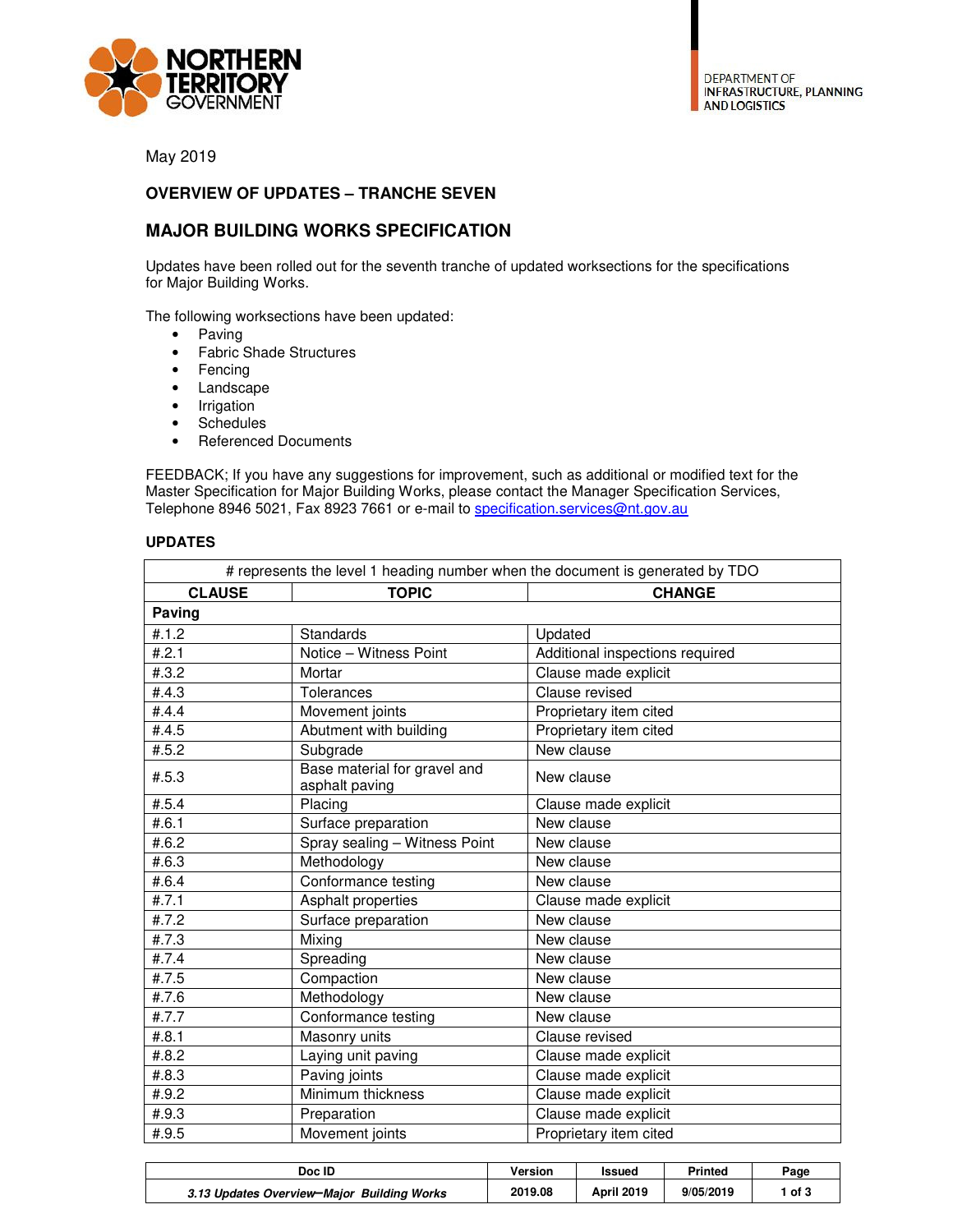| # represents the level 1 heading number when the document is generated by TDO |                                                         |                                    |  |  |  |  |
|-------------------------------------------------------------------------------|---------------------------------------------------------|------------------------------------|--|--|--|--|
| <b>CLAUSE</b>                                                                 | <b>TOPIC</b>                                            | <b>CHANGE</b>                      |  |  |  |  |
| #.9.7                                                                         | Exposed aggregate finish                                | New clause                         |  |  |  |  |
| #.9.8                                                                         | Sponge finish                                           | New clause                         |  |  |  |  |
| #.9.9                                                                         | Pattern paving                                          | New clause                         |  |  |  |  |
| <b>Fabric Shade Structures</b>                                                |                                                         |                                    |  |  |  |  |
| #.1.2                                                                         | Standards                                               | Updated                            |  |  |  |  |
| #.2.1                                                                         | Structural requirements                                 | Clause made explicit               |  |  |  |  |
| #.2.2                                                                         | Regional design wind speeds                             | New clause                         |  |  |  |  |
|                                                                               | table                                                   |                                    |  |  |  |  |
| #.2.4                                                                         | Sitting requirements                                    | New clause                         |  |  |  |  |
| #3                                                                            | <b>Specialist Firm</b>                                  | SWMS cited                         |  |  |  |  |
| #.6                                                                           | Building Certification - Hold Point                     | New Hold Point                     |  |  |  |  |
| #.7.1                                                                         | Notice - Witness Point                                  | Additional inspections required    |  |  |  |  |
| #.9                                                                           | <b>Protective Coatings</b>                              | New clause                         |  |  |  |  |
| #.13                                                                          | As-Constructed Drawings - Hold<br>Point                 | New Hold Point                     |  |  |  |  |
| #.14                                                                          | Maintenance Manual - Witness<br>Point                   | <b>New Witness Point</b>           |  |  |  |  |
| Fencing                                                                       |                                                         |                                    |  |  |  |  |
| #.1.2                                                                         | Standards                                               | Updated                            |  |  |  |  |
| #.1.3                                                                         | Abbreviations                                           | New clause                         |  |  |  |  |
| #.2.1                                                                         | Notice - Witness                                        | New clause                         |  |  |  |  |
| #.4.2                                                                         | <b>Boundaries</b>                                       | New clause                         |  |  |  |  |
| #.4.7                                                                         | Concrete footings                                       | Clause made explicit               |  |  |  |  |
| #.6                                                                           | Fence Types                                             | NT Deemed to Comply Manual cited   |  |  |  |  |
| #.6.4                                                                         | Swimming pool fences                                    | Clause made explicit               |  |  |  |  |
| #.6.5                                                                         | Horizontal sheet metal fences                           | NT Deemed to Comply Manual cited   |  |  |  |  |
| #.6.6                                                                         | Vertical sheet metal fences                             | NT Deemed to Comply Manual cited   |  |  |  |  |
| Landscape                                                                     |                                                         |                                    |  |  |  |  |
| #.1.2                                                                         | Standards                                               | Updated                            |  |  |  |  |
| #.1.3                                                                         | Definitions                                             | New clause                         |  |  |  |  |
| #.2.1                                                                         | Notice - Witness Point                                  | Additional inspections required    |  |  |  |  |
| #.3.1                                                                         | Supplier's data - Witness Point                         | <b>New Witness Point</b>           |  |  |  |  |
| #.3.4                                                                         | Warranties - Witness Point                              | <b>New Witness Point</b>           |  |  |  |  |
| #.4.1                                                                         | Weed eradication                                        | Clause made explicit               |  |  |  |  |
| #.6.1                                                                         | Existing rock                                           | New clause                         |  |  |  |  |
| #.8.1                                                                         | Site topsoil                                            | Clause made explicit               |  |  |  |  |
| #.8.2                                                                         | Imported topsoil - Hold Point -<br><b>Witness Point</b> | New clause                         |  |  |  |  |
| #.9                                                                           | Fertiliser                                              | Revised schedules                  |  |  |  |  |
| #.12.3                                                                        | Seed                                                    | Clause made explicit               |  |  |  |  |
| #.14.4                                                                        | Seed mix table                                          | New table                          |  |  |  |  |
| #.13.7                                                                        | Maintenance                                             | Clause made explicit               |  |  |  |  |
| #.14                                                                          | Spraygrass (Hydroseeding /<br>Hydromulching)            | New clause                         |  |  |  |  |
| #.16                                                                          | Trees, Shrubs and Ground<br>Covers                      | New clause                         |  |  |  |  |
| #.17.1                                                                        | Setting out of holes - Hold Point                       | New clause                         |  |  |  |  |
| #.17.4                                                                        | <b>Treatment of holes</b>                               | New clause                         |  |  |  |  |
| #.17.12                                                                       | Root control barrier                                    | New clause                         |  |  |  |  |
| #.18.1                                                                        | Mulch - Hold Point - Witness<br>Point                   | Hold Point and Witness Point added |  |  |  |  |
| #.19.1                                                                        | <b>Stakes</b>                                           | Clause made explicit               |  |  |  |  |
| #.19.2                                                                        | <b>Ties</b>                                             | Clause made explicit               |  |  |  |  |
| <b>Irrigation</b>                                                             |                                                         |                                    |  |  |  |  |
| #.1.2                                                                         | Standards                                               | Updated                            |  |  |  |  |
|                                                                               |                                                         |                                    |  |  |  |  |

| Doc ID                                     | Version | <b>Issued</b>     | Printed   | Page   |
|--------------------------------------------|---------|-------------------|-----------|--------|
| 3.13 Updates Overview-Major Building Works | 2019.08 | <b>April 2019</b> | 9/05/2019 | 2 of 3 |